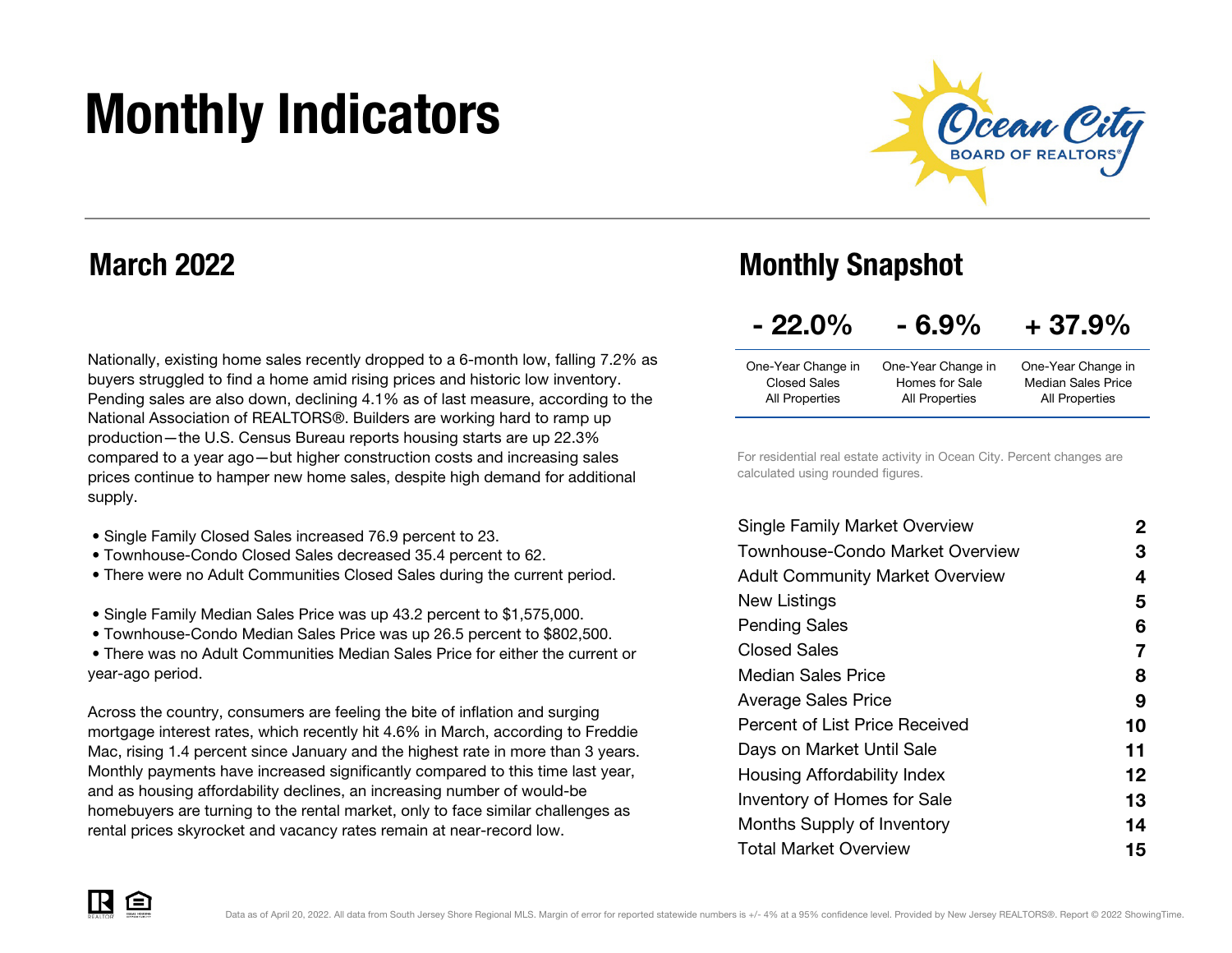## Single Family Market Overview

Key metrics for Single Family Properties Only, excluding Manufactured Housing, for the report month and for year-to-date (YTD) starting from the first of the year.



| <b>Key Metrics</b>                 | <b>Historical Sparklines</b>                  | 3-2021<br>3-2022        | Percent Change |       | <b>YTD 2021 YTD 2022</b> | Percent Change |
|------------------------------------|-----------------------------------------------|-------------------------|----------------|-------|--------------------------|----------------|
| <b>New Listings</b>                | 3-2022<br>3-2019<br>3-2020<br>s-ous-          | 37<br>32                | $-13.5%$       | 95    | 91                       | $-4.2%$        |
| <b>Pending Sales</b>               | 3-2019<br>3-2020<br>3-2021<br>3-2022          | 19<br>22                | $+15.8%$       | 66    | 52                       | $-21.2%$       |
| <b>Closed Sales</b>                | 3-2019<br>$3 - 2020$                          | 13<br>23                | +76.9%         | 43    | 46                       | $+7.0%$        |
| <b>Median Sales Price</b>          | 3-2019<br>3-2020<br>$3 - 2021$<br>3-2022      | \$1,100,000 \$1,575,000 | $+43.2%$       |       | \$920,000 \$1,509,500    | $+64.1%$       |
| <b>Average Sales Price</b>         | 3-2019<br>3-2020                              | \$1,439,231 \$1,871,109 | $+30.0%$       |       | \$1,363,347 \$1,670,857  | $+22.6%$       |
| <b>Pct. of List Price Received</b> | 3-2019<br>$3 - 2020$<br>$3 - 2021$<br>3-2022  | 96.3%<br>96.8%          | $+0.5%$        | 97.5% | 97.6%                    | $+0.1%$        |
| <b>Days on Market</b>              | 3-2019<br>3-2022<br>3-2020<br>$3 - 202$       | 49<br>65                | $+32.7%$       | 52    | 52                       | 0.0%           |
| <b>Housing Affordability Index</b> | 3-2019<br>3-2020<br>3-2021<br>3-2022          | 40<br>29                | $-27.5%$       | 48    | 30                       | $-37.5%$       |
| <b>Inventory of Homes for Sale</b> | lan 1<br>3-2019<br>3-2020<br>3-2021<br>3-2022 | 162<br>181              | $+11.7%$       | --    |                          |                |
| <b>Months Supply of Inventory</b>  | 3-2019<br>3-2020<br>$3 - 2021$<br>3-2022      | 5.9<br>9.4              | $+59.3%$       |       |                          |                |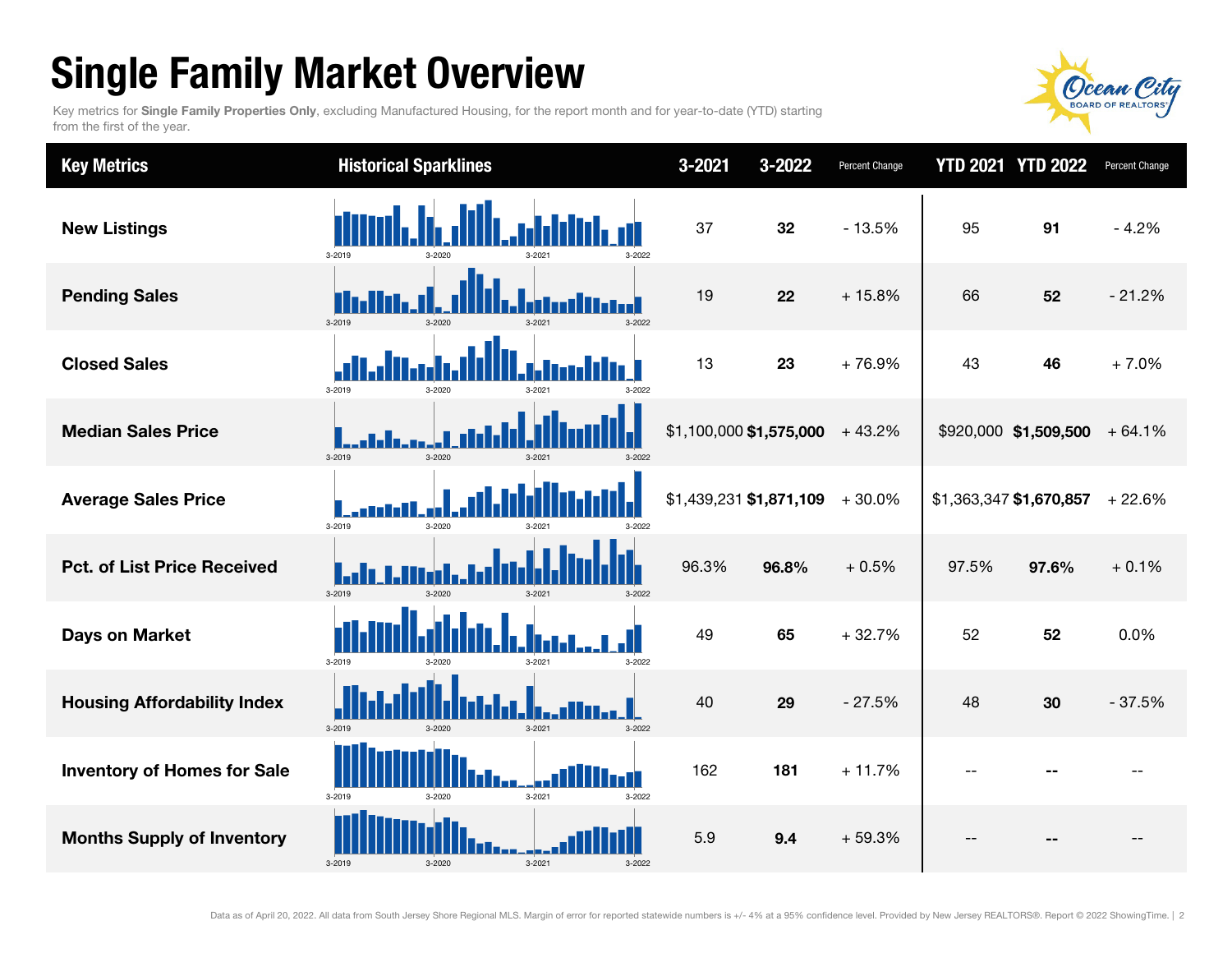## Townhouse-Condo Market Overview

Key metrics for Townhouses and Condominiums Only for the report month and for year-to-date (YTD) starting from the first of the year.



| <b>Key Metrics</b>                 | <b>Historical Sparklines</b>                | $3 - 2021$ | 3-2022    | Percent Change |           | <b>YTD 2021 YTD 2022</b> | Percent Change |
|------------------------------------|---------------------------------------------|------------|-----------|----------------|-----------|--------------------------|----------------|
| <b>New Listings</b>                | 3-2019<br>$3 - 2020$<br>3-2022              | 121        | 94        | $-22.3%$       | 312       | 222                      | $-28.8%$       |
| <b>Pending Sales</b>               | 3-2019<br>3-2022<br>3-2020<br>$3 - 202$     | 84         | 76        | $-9.5%$        | 267       | 196                      | $-26.6%$       |
| <b>Closed Sales</b>                | 3-2019<br>$3 - 2020$<br>$3 - 202$<br>3.2023 | 96         | 62        | $-35.4%$       | 230       | 160                      | $-30.4%$       |
| <b>Median Sales Price</b>          | 3-2019<br>3-2020<br>3-2021<br>3-2022        | \$634,450  | \$802,500 | $+26.5%$       | \$629,200 | \$708,500                | $+12.6%$       |
| <b>Average Sales Price</b>         | 3-2019<br>$3 - 2020$<br>3-2022              | \$684,842  | \$863,762 | $+26.1%$       | \$702,861 | \$809,741                | $+15.2%$       |
| <b>Pct. of List Price Received</b> | 3-2019<br>$3 - 2020$<br>3-2021<br>3-2022    | 99.1%      | 97.7%     | $-1.4%$        | 98.6%     | 97.7%                    | $-0.9%$        |
| <b>Days on Market</b>              | Г<br>3-2019<br>3-2020<br>3-2021<br>3-2022   | 47         | 49        | $+4.3%$        | 49        | 50                       | $+2.0%$        |
| <b>Housing Affordability Index</b> | 3-2019<br>3-2020<br>3-2021<br>3-2022        | 70         | 56        | $-20.0%$       | 70        | 64                       | $-8.6%$        |
| <b>Inventory of Homes for Sale</b> | 3-2019<br>$3 - 2021$<br>3-2020<br>3-2022    | 388        | 330       | $-14.9%$       | $-$       |                          |                |
| <b>Months Supply of Inventory</b>  | 3-2019<br>3-2020<br>3-2021<br>3-2022        | 4.3        | 5.1       | $+18.6%$       | $-$       |                          |                |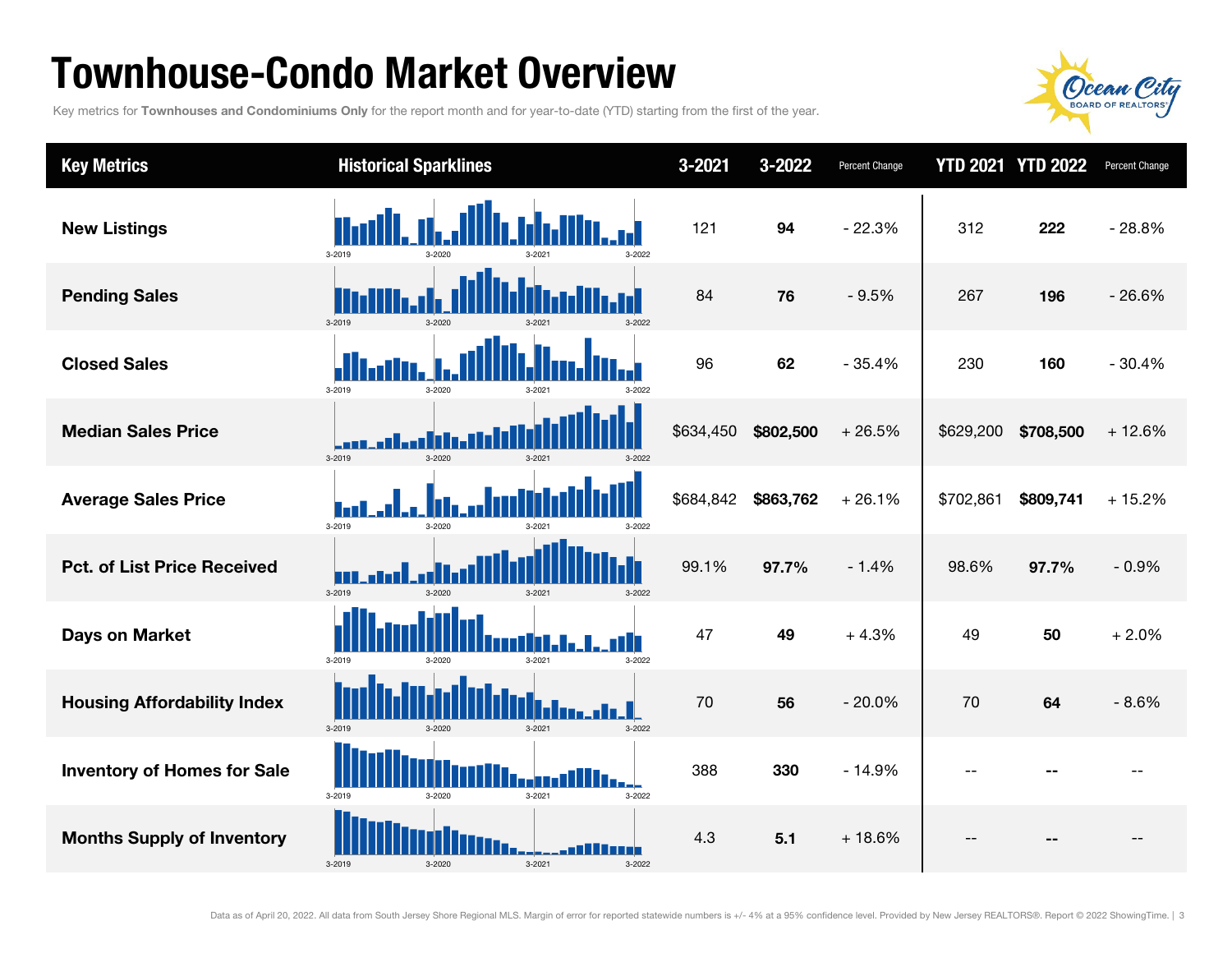## Adult Community Market Overview

Key metrics for properties in Adult Communities Only for the report month and for year-to-date (YTD) starting from the first of the year.



| <b>Key Metrics</b>                 | <b>Historical Sparklines</b>   |        | $3 - 2021$          | 3-2022         | Percent Change |                     | <b>YTD 2021 YTD 2022</b> | Percent Change |
|------------------------------------|--------------------------------|--------|---------------------|----------------|----------------|---------------------|--------------------------|----------------|
| <b>New Listings</b>                | 3-2020<br>$3 - 2021$<br>3-2019 | 3-2022 | $\mathsf{O}\xspace$ | $\blacksquare$ | $-$            | $\mathbf 0$         | $\mathbf{1}$             |                |
| <b>Pending Sales</b>               | 3-2019<br>3-2020<br>3-2021     | 3-2022 | $\mathbf{1}$        | $\mathbf 0$    | $-100.0%$      | $\mathbf{1}$        | $\mathbf 0$              | $-100.0%$      |
| <b>Closed Sales</b>                | 3-2020<br>3-2021<br>3-2019     | 3-2022 | $\pmb{0}$           | $\mathbf 0$    |                | $\mathsf{O}\xspace$ | $\mathbf{2}$             |                |
| <b>Median Sales Price</b>          | 3-2020<br>3-2019<br>$3 - 2021$ | 3-2022 | \$0                 | \$0            |                | \$0                 | \$310,000                |                |
| <b>Avg. Sales Price</b>            | 3-2021<br>3-2019<br>3-2020     | 3-2022 | \$0                 | \$0            |                | \$0                 | \$310,000                |                |
| <b>Pct. of List Price Received</b> | 3-2019<br>3-2020<br>$3 - 2021$ | 3-2022 | 0.0%                | 0.0%           | --             | 0.0%                | 98.4%                    |                |
| <b>Days on Market</b>              | $3 - 2021$<br>3-2019<br>3-2020 | 3-2022 | 0                   | $\mathbf 0$    |                | $\mathsf 0$         | 18                       |                |
| <b>Affordability Index</b>         | 3-2019<br>3-2020<br>3-2021     | 3-2022 | $\mathsf{O}\xspace$ | $\mathbf 0$    | --             | $\pmb{0}$           | $\mathbf 0$              |                |
| <b>Homes for Sale</b>              | 3-2020<br>3-2019<br>3-2021     | 3-2022 | $\pmb{0}$           | 1              |                |                     |                          |                |
| <b>Months Supply</b>               | 3-2019<br>3-2020<br>3-2021     | 3-2022 | 0.0                 | 0.5            |                |                     |                          |                |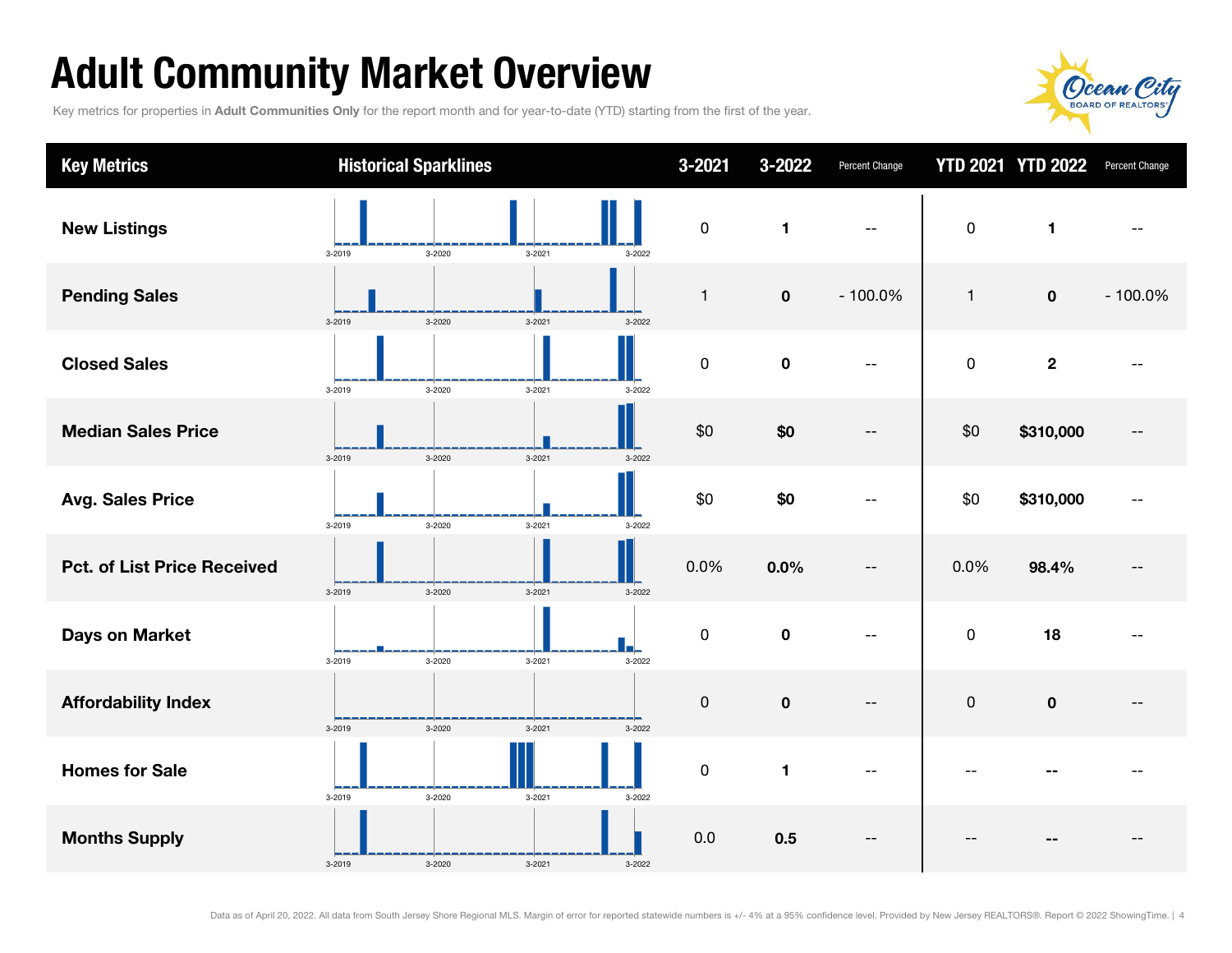## New Listings

March

A count of the properties that have been newly listed on the market in a given month.





## Year to Date



## Historical New Listings by Month



|                   | <b>Single Family</b> | <b>Townhouse-Condo</b> | <b>Adult Communities</b> |
|-------------------|----------------------|------------------------|--------------------------|
| April 2021        | 29                   | 87                     | 0                        |
| May 2021          | 38                   | 70                     | 0                        |
| <b>June 2021</b>  | 32                   | 111                    | 0                        |
| <b>July 2021</b>  | 38                   | 110                    | ŋ                        |
| August 2021       | 35                   | 112                    | 0                        |
| September 2021    | 32                   | 96                     | 0                        |
| October 2021      | 37                   | 93                     | 0                        |
| November 2021     | 26                   | 47                     | 1                        |
| December 2021     | 15                   | 40                     | 1                        |
| January 2022      | 28                   | 68                     | 0                        |
| February 2022     | 31                   | 60                     | 0                        |
| <b>March 2022</b> | 32                   | 94                     | 1                        |
| 12-Month Avg.     | 31                   | 82                     | O                        |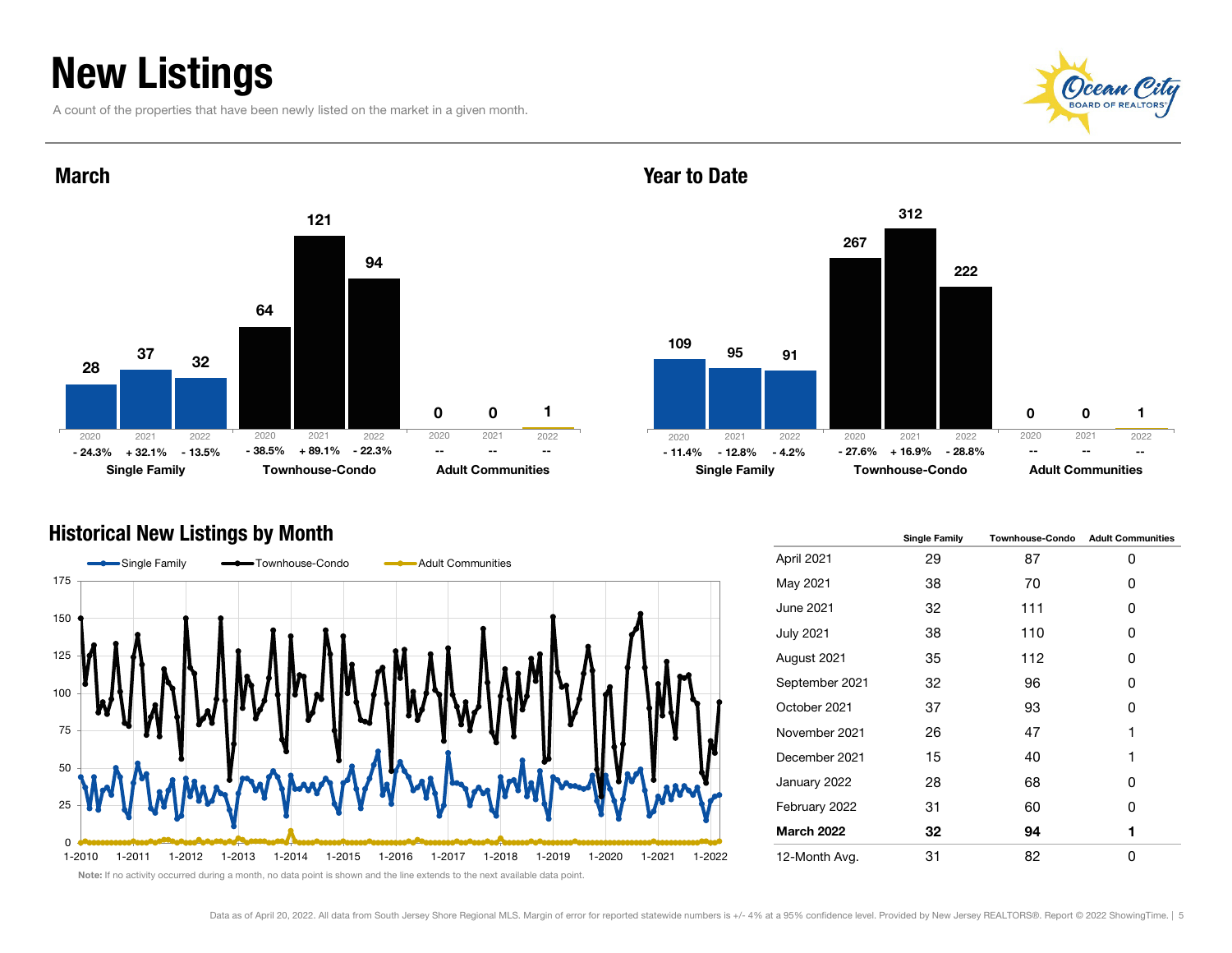## Pending Sales

A count of the properties on which offers have been accepted in a given month.





## Historical Pending Sales by Month



68 181  $\Omega$ 66 267 1 52 196  $\Omega$ Single Family **Townhouse-Condo** Adult Communities + 58.3% + 15.8% + 75.0% - 9.5% - 2.9% - 21.2% + 47.5% - 26.6% -- -- - 100.0% 2020 2021 2022 2020 2021 2022 2020 2021 2022 2020 2021 2022 --

|                   | <b>Single Family</b> | <b>Townhouse-Condo</b> | <b>Adult Communities</b> |
|-------------------|----------------------|------------------------|--------------------------|
| April 2021        | 22                   | 71                     | 0                        |
| May 2021          | 17                   | 54                     | Ω                        |
| June 2021         | 17                   | 67                     | 0                        |
| <b>July 2021</b>  | 20                   | 57                     | 0                        |
| August 2021       | 26                   | 82                     | 0                        |
| September 2021    | 22                   | 77                     | 0                        |
| October 2021      | 21                   | 77                     | Ω                        |
| November 2021     | 16                   | 57                     | 0                        |
| December 2021     | 19                   | 40                     | 2                        |
| January 2022      | 15                   | 64                     | O                        |
| February 2022     | 15                   | 56                     | 0                        |
| <b>March 2022</b> | 22                   | 76                     | 0                        |
| 12-Month Avg.     | 19                   | 65                     | 0                        |

Note: If no activity occurred during a month, no data point is shown and the line extends to the next available data point.

Year to Date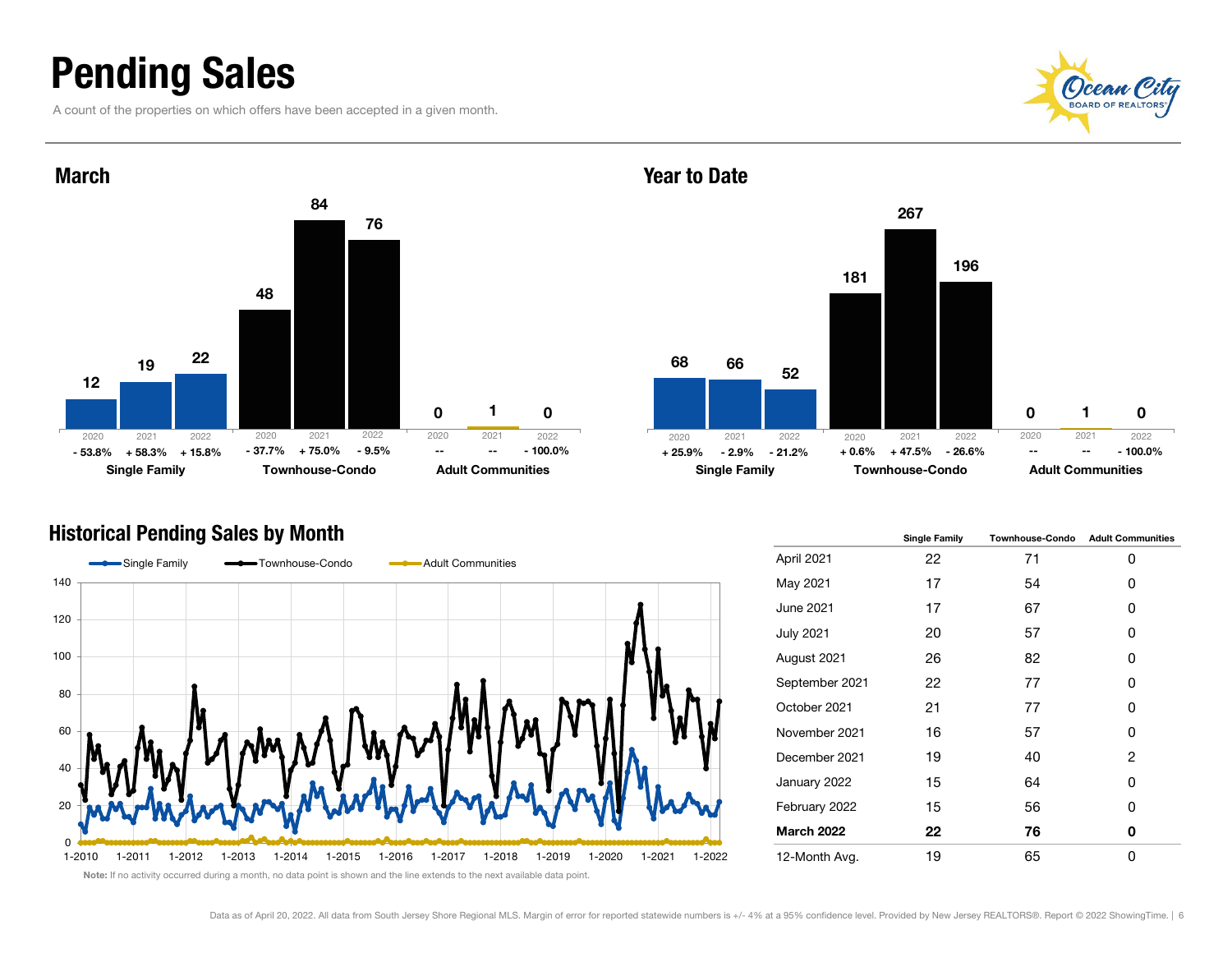## Closed Sales

A count of the actual sales that closed in a given month.





### Year to Date



## Historical Closed Sales by Month



|                   | <b>Single Family</b> | <b>Townhouse-Condo</b> | <b>Adult Communities</b> |
|-------------------|----------------------|------------------------|--------------------------|
| April 2021        | 23                   | 92                     | 1                        |
| May 2021          | 19                   | 66                     | 0                        |
| <b>June 2021</b>  | 16                   | 66                     | 0                        |
| <b>July 2021</b>  | 18                   | 64                     | 0                        |
| August 2021       | 16                   | 52                     | 0                        |
| September 2021    | 27                   | 108                    | 0                        |
| October 2021      | 21                   | 76                     | 0                        |
| November 2021     | 26                   | 71                     | 0                        |
| December 2021     | 21                   | 69                     | 0                        |
| January 2022      | 18                   | 50                     | 1                        |
| February 2022     | 5                    | 48                     | 1                        |
| <b>March 2022</b> | 23                   | 62                     | 0                        |
| 12-Month Avg.     | 19                   | 69                     | 0                        |

Note: If no activity occurred during a month, no data point is shown and the line extends to the next available data point.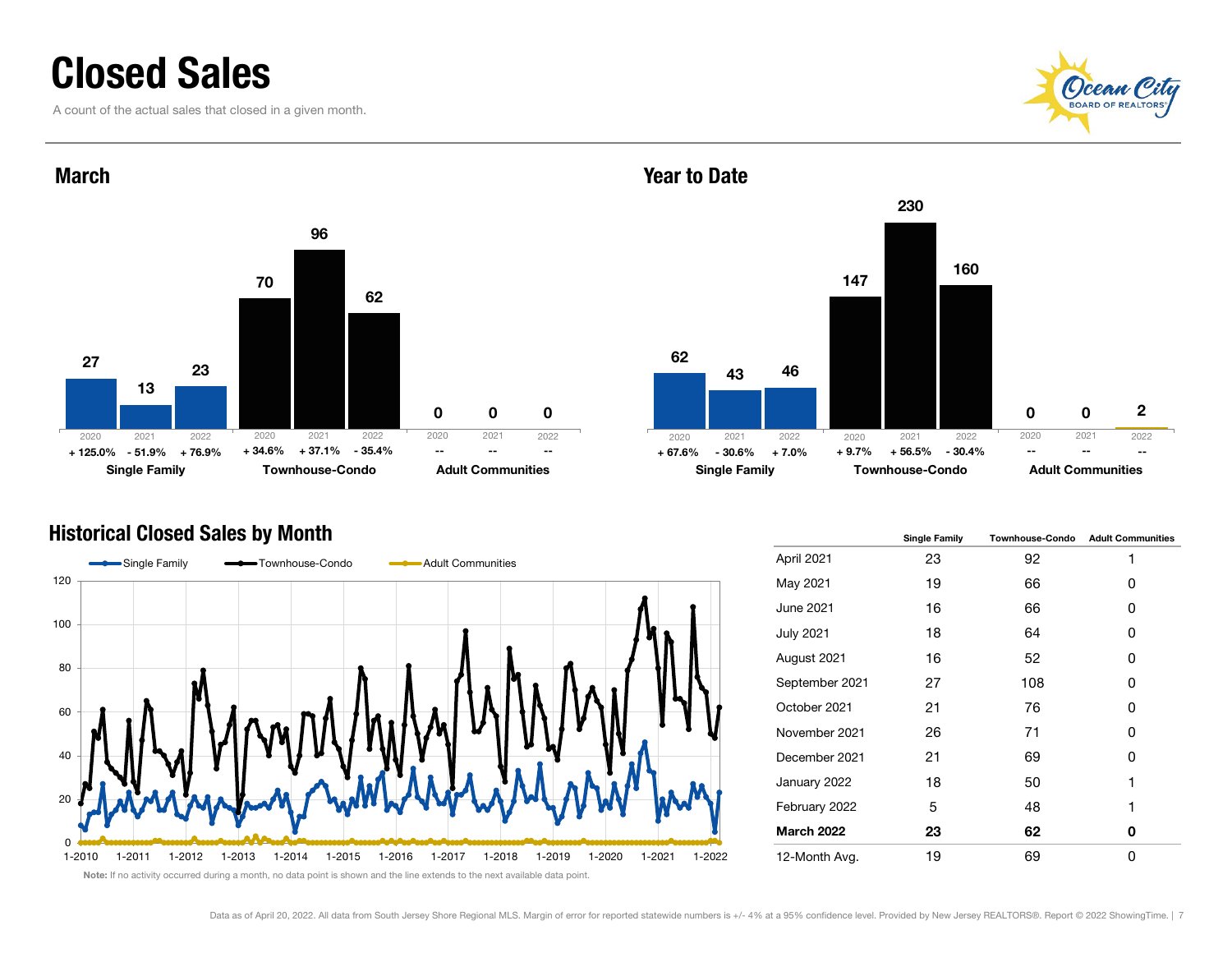## Median Sales Price

Point at which half of the sales sold for more and half sold for less, not accounting for seller concessions, in a given month.





### March



Year to Date

### Historical Median Sales Price by Month



Note: If no activity occurred during a month, no data point is shown and the line extends to the next available data point

|                   | <b>Single Family</b> | <b>Townhouse-Condo</b> | <b>Adult Communities</b> |
|-------------------|----------------------|------------------------|--------------------------|
| April 2021        | \$1,300,000          | \$686,750              | \$80,000                 |
| May 2021          | \$1,416,604          | \$640,000              | \$0                      |
| <b>June 2021</b>  | \$1,149,500          | \$699,500              | \$0                      |
| <b>July 2021</b>  | \$999,000            | \$713,750              | \$0                      |
| August 2021       | \$999,999            | \$733,500              | \$0                      |
| September 2021    | \$1,100,000          | \$786,000              | \$0                      |
| October 2021      | \$1,100,000          | \$723,750              | \$0                      |
| November 2021     | \$1,314,500          | \$671,500              | \$0                      |
| December 2021     | \$1,250,000          | \$715,000              | \$0                      |
| January 2022      | \$1,562,500          | \$787,500              | \$305,000                |
| February 2022     | \$920,000            | \$652,450              | \$315,000                |
| <b>March 2022</b> | \$1,575,000          | \$802,500              | \$0                      |
| 12-Month Med.*    | \$1,210,000          | \$705,000              | \$305,000                |

\* Median Sales Price for all properties from April 2021 through March 2022. This is not the average of the individual figures above.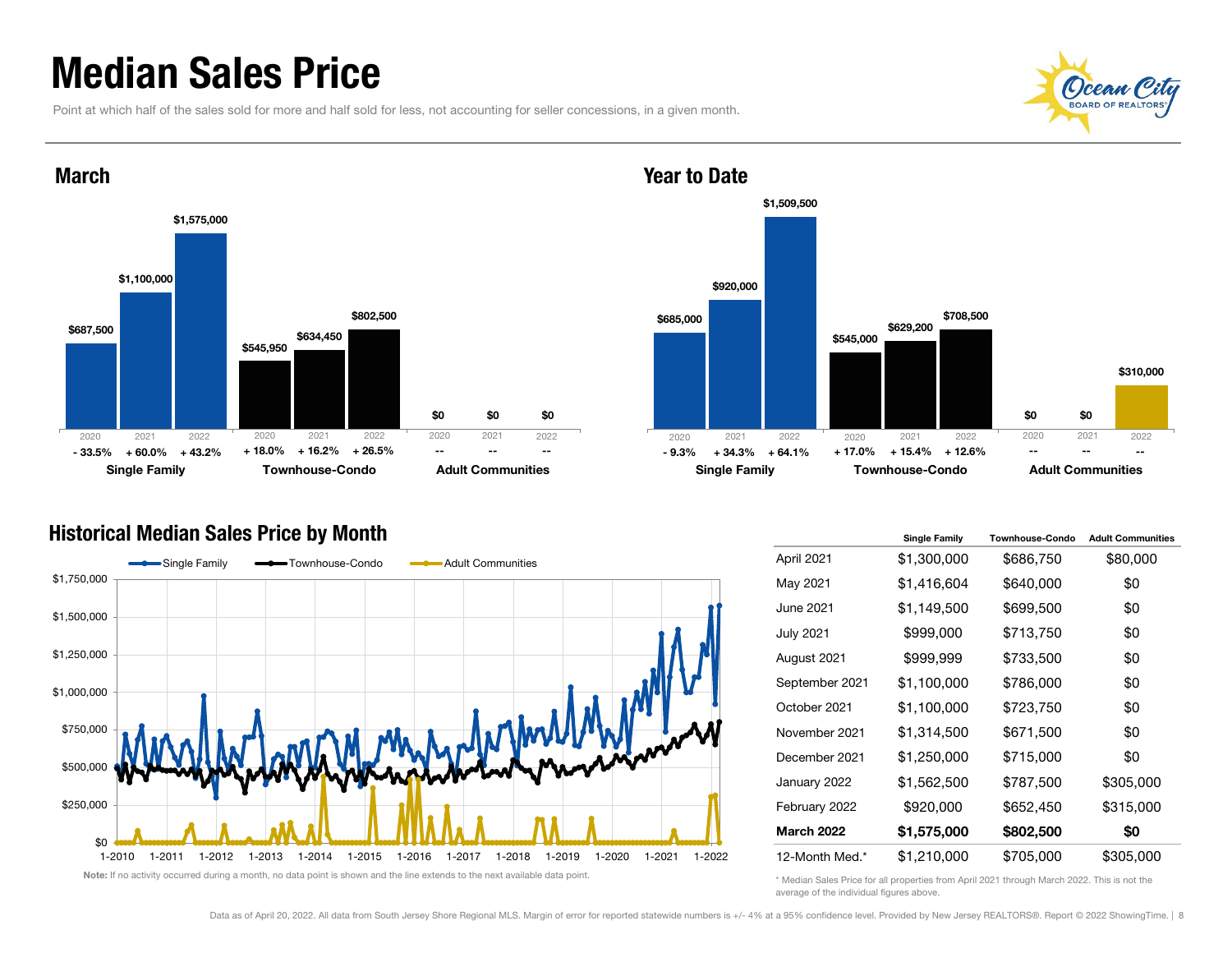## Average Sales Price

Average sales price for all closed sales, not accounting for seller concessions, in a given month.





### Historical Average Sales Price by Month





|                   | <b>Single Family</b> | <b>Townhouse-Condo</b> | <b>Adult Communities</b> |
|-------------------|----------------------|------------------------|--------------------------|
| April 2021        | \$1,594,883          | \$729,142              | \$80,000                 |
| May 2021          | \$1,563,472          | \$661,809              | \$0                      |
| June 2021         | \$1,312,828          | \$695,054              | \$0                      |
| <b>July 2021</b>  | \$1,346,828          | \$742,061              | \$0                      |
| August 2021       | \$1,139,875          | \$713,838              | \$0                      |
| September 2021    | \$1,350,773          | \$820,259              | \$0                      |
| October 2021      | \$1,215,895          | \$713,832              | \$0                      |
| November 2021     | \$1,392,845          | \$681,631              | \$0                      |
| December 2021     | \$1,346,356          | \$756,989              | \$0                      |
| January 2022      | \$1,585,056          | \$770,514              | \$305,000                |
| February 2022     | \$1,058,584          | \$780,825              | \$315,000                |
| <b>March 2022</b> | \$1,871,109          | \$863,762              | \$0                      |
| 12-Month Avg.*    | \$1,430,154          | \$745,384              | \$233,333                |

\* Avg. Sales Price for all properties from April 2021 through March 2022. This is not the average of the individual figures above.

### Data as of April 20, 2022. All data from South Jersey Shore Regional MLS. Margin of error for reported statewide numbers is +/- 4% at a 95% confidence level. Provided by New Jersey REALTORS®. Report © 2022 ShowingTime. | 9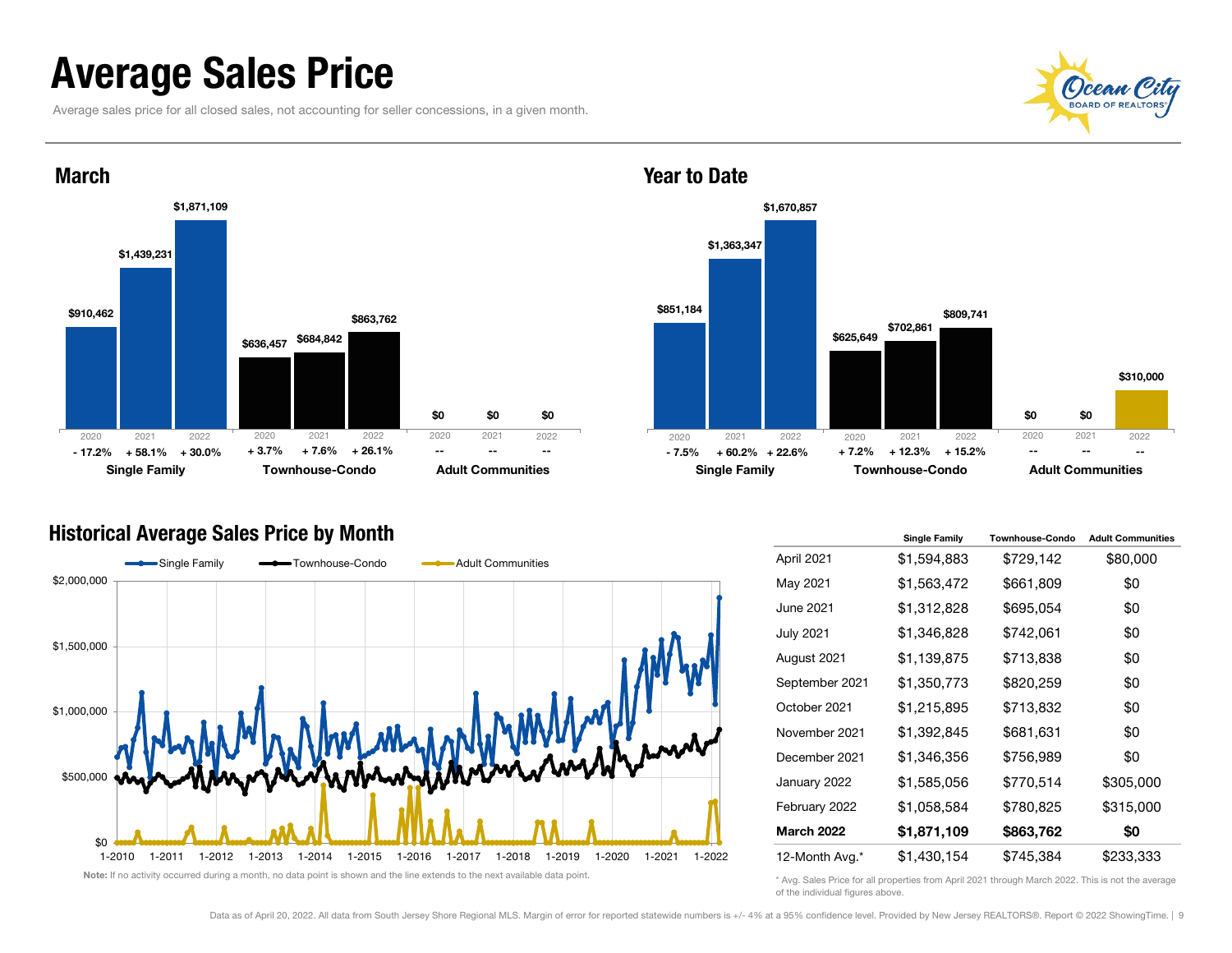## Percent of List Price Received

March

Percentage found when dividing a property's sales price by its most recent list price, then taking the average for all properties sold in a given month, not accounting for seller concessions.





### Year to Date



## Historical Percent of List Price Received by Month



|                   | <b>Single Family</b> | Townhouse-Condo | <b>Adult Communities</b> |
|-------------------|----------------------|-----------------|--------------------------|
| April 2021        | 99.2%                | 99.7%           | 100.1%                   |
| May 2021          | 96.0%                | 99.9%           | 0.0%                     |
| June 2021         | 99.6%                | 100.3%          | 0.0%                     |
| <b>July 2021</b>  | 98.4%                | 99.4%           | 0.0%                     |
| August 2021       | 97.7%                | 99.4%           | 0.0%                     |
| September 2021    | 97.6%                | 98.8%           | 0.0%                     |
| October 2021      | 100.4%               | 98.6%           | 0.0%                     |
| November 2021     | 96.8%                | 98.8%           | 0.0%                     |
| December 2021     | 100.5%               | 98.2%           | 0.0%                     |
| January 2022      | 98.2%                | 97.2%           | 96.8%                    |
| February 2022     | 98.9%                | 98.3%           | 100.0%                   |
| <b>March 2022</b> | 96.8%                | 97.7%           | 0.0%                     |
| 12-Month Avg.*    | 98.2%                | 98.9%           | 99.0%                    |

\* Pct. of List Price Received for all properties from April 2021 through March 2022. This is not the average of the individual figures above.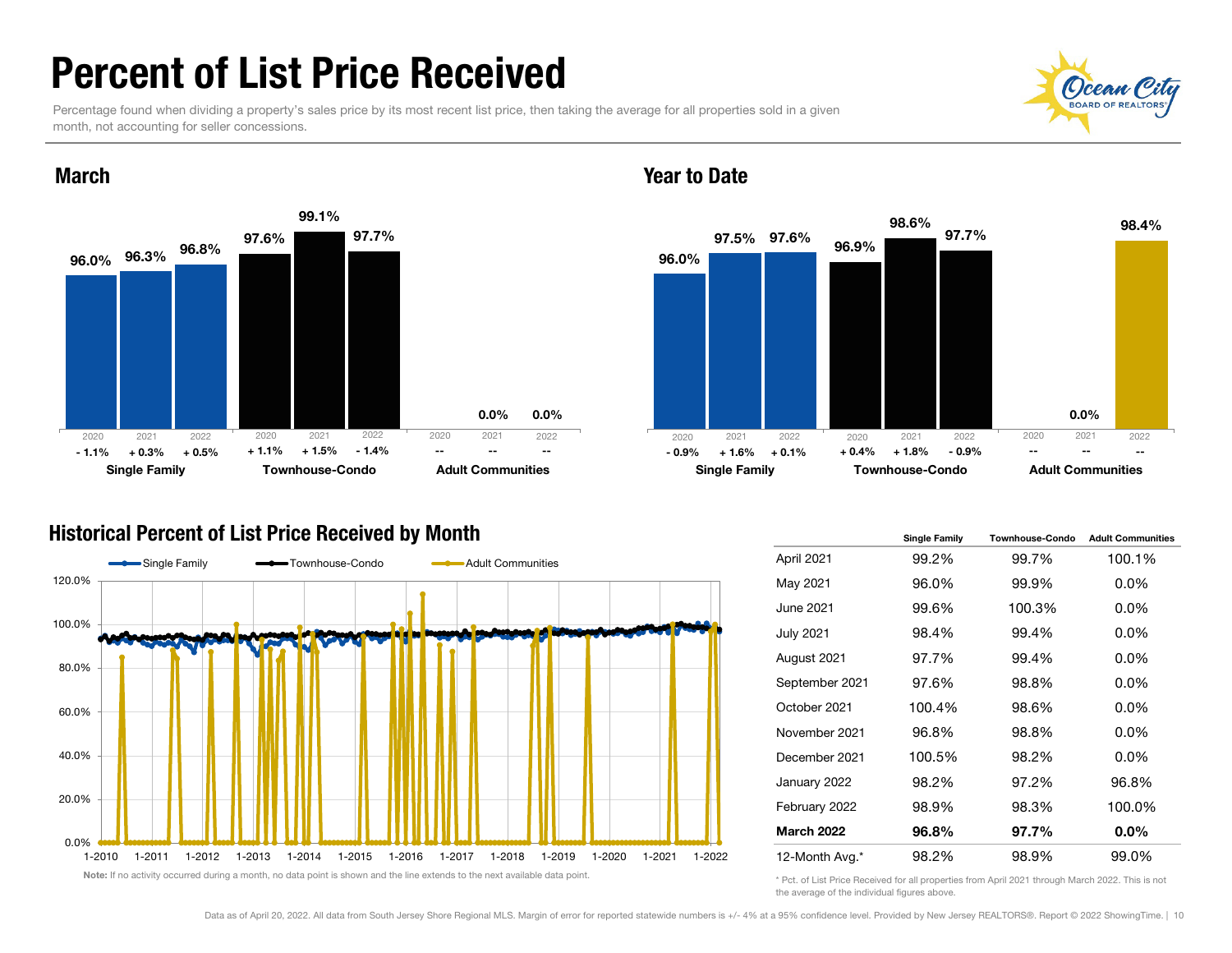## Days on Market Until Sale

Average number of days between when a property is listed and when an offer is accepted in a given month.





### Year to Date



### Historical Days on Market Until Sale by Month



|                   | <b>Single Family</b> | <b>Townhouse-Condo</b> | <b>Adult Communities</b> |  |
|-------------------|----------------------|------------------------|--------------------------|--|
| April 2021        | 39                   | 50                     | 93                       |  |
| May 2021          | 47                   | 33                     | 0                        |  |
| June 2021         | 35                   | 50                     | 0                        |  |
| <b>July 2021</b>  | 49                   | 36                     | 0                        |  |
| August 2021       | 27                   | 26                     | 0                        |  |
| September 2021    | 29                   | 49                     | 0                        |  |
| October 2021      | 25                   | 29                     | 0                        |  |
| November 2021     | 48                   | 24                     | 0                        |  |
| December 2021     | 21                   | 43                     | O                        |  |
| January 2022      | 34                   | 48                     | 27                       |  |
| February 2022     | 57                   | 54                     | 9                        |  |
| <b>March 2022</b> | 65                   | 49                     | 0                        |  |
| 12-Month Avg.*    | 39                   | 41                     | 43                       |  |

\* Days on Market for all properties from April 2021 through March 2022. This is not the average of the individual figures above.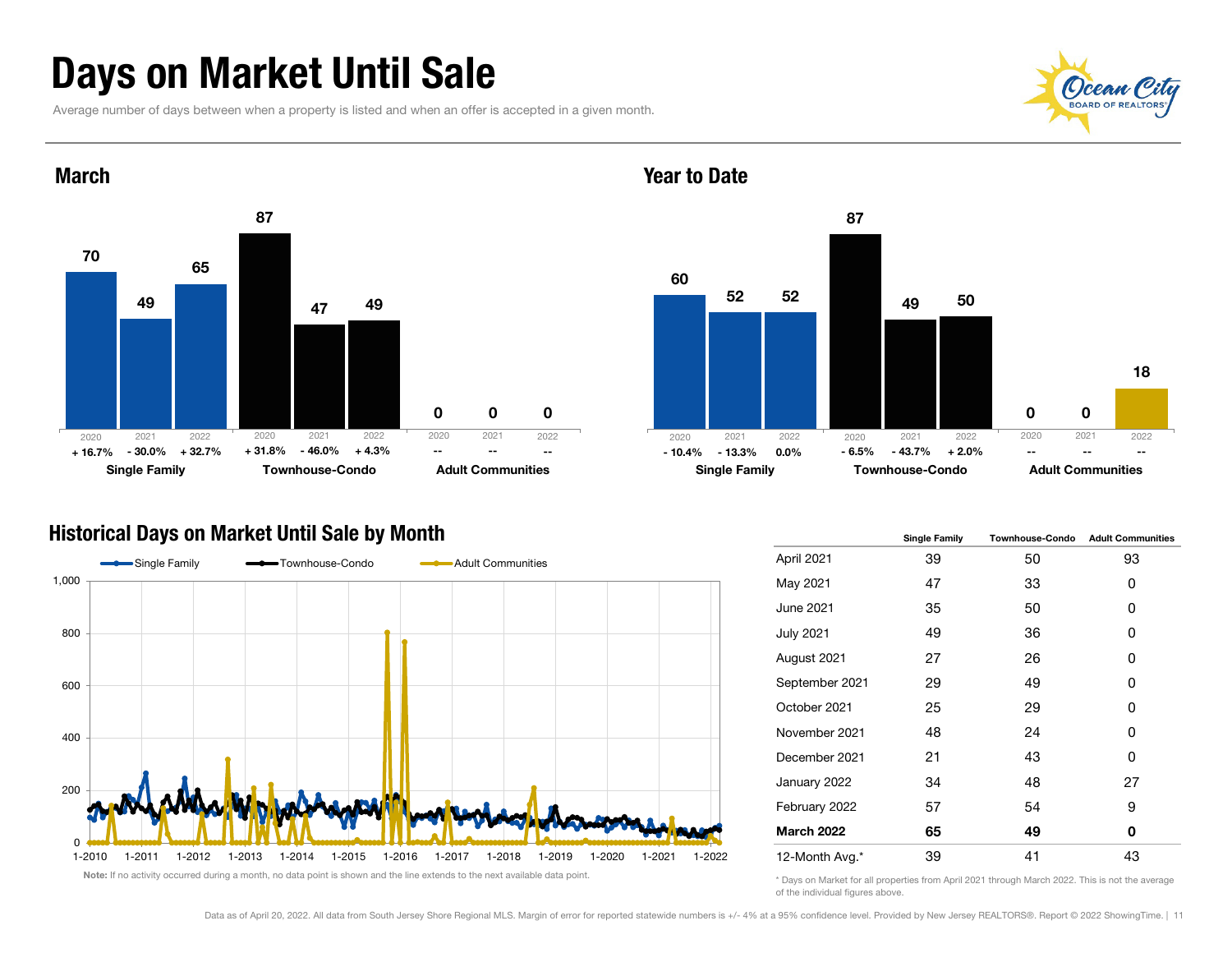## Housing Affordability Index

79

70

Single Family **Townhouse-Condo** Adult Communities

56

This index measures housing affordability for the region. For example, an index of 120 means the median household income is 120% of what is necessary to qualify for the median-priced home under prevailing interest rates. A higher number means greater affordability.

 $\Omega$ 

 $\Omega$ 

+ 65.8% - 36.5% - 27.5% - 6.0% - 11.4% - 20.0% -- - -- -- -- -- -- - + 23.5% - 23.8% - 37.5% - 4.8% 2020 2021 2022

 $\Omega$ 

- 36.5% - 27.5% - 11.4% - 20.0% - 23.8% - 37.5% - 11.4% - 8.6%

2020 2021 2022 2020 2021 2022 2020 2021 2022



Single Family **Townhouse-Condo** Adult Communities

-- -- --



63

## Historical Housing Affordability Index by Month

63

March

40

2020 2021 2022

29



|                   | <b>Single Family</b> | <b>Townhouse-Condo</b> | <b>Adult Communities</b> |  |  |
|-------------------|----------------------|------------------------|--------------------------|--|--|
| April 2021        | 34                   | 64                     | 0                        |  |  |
| May 2021          | 32                   | 70                     | 0                        |  |  |
| June 2021         | 39                   | 64                     | 0                        |  |  |
| <b>July 2021</b>  | 45                   | 63                     | 0                        |  |  |
| August 2021       | 45                   | 61                     | 0                        |  |  |
| September 2021    | 41                   | 57                     | 0                        |  |  |
| October 2021      | 41                   | 62                     | 0                        |  |  |
| November 2021     | 34                   | 67                     | 0                        |  |  |
| December 2021     | 36                   | 63                     | 0                        |  |  |
| January 2022      | 29                   | 57                     | 0                        |  |  |
| February 2022     | 49                   | 69                     | 0                        |  |  |
| <b>March 2022</b> | 29                   | 56                     | 0                        |  |  |
| 12-Month Avg.*    | 38                   | 63                     | 0                        |  |  |

\* Affordability Index for all properties from April 2021 through March 2022. This is not the average of the individual figures above.



 $\Omega$ 

--

 $\Omega$ 

2020 2021 2022

 $\Omega$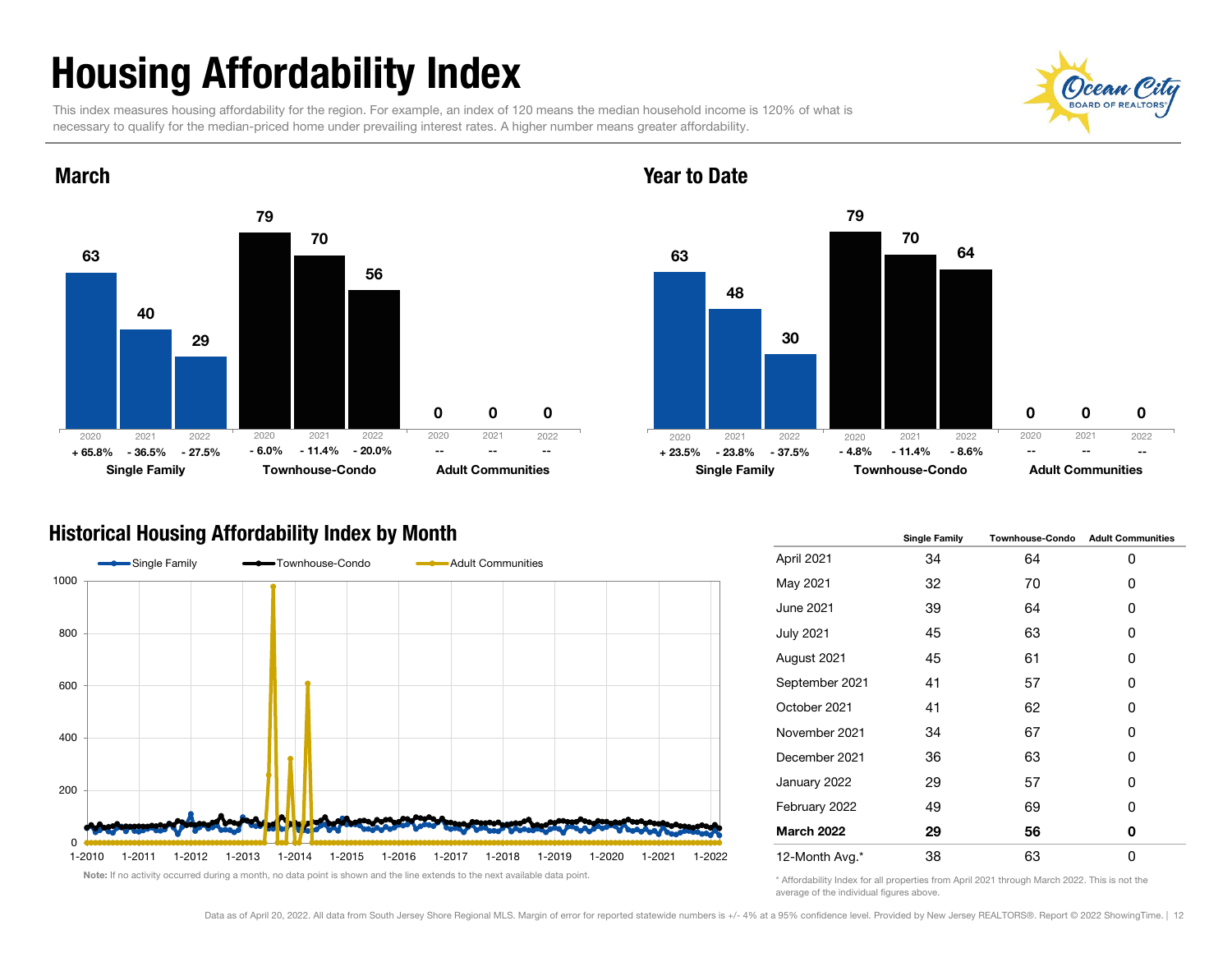## Inventory of Homes for Sale

The number of properties available for sale in active status at the end of a given month.



### March



## Historical Inventory of Homes for Sale by Month



|                   | <b>Single Family</b> | <b>Townhouse-Condo</b> | <b>Adult Communities</b> |  |
|-------------------|----------------------|------------------------|--------------------------|--|
| April 2021        | 163                  | 391                    | 0                        |  |
| May 2021          | 176                  | 379                    | 0                        |  |
| June 2021         | 185                  | 405                    | 0                        |  |
| <b>July 2021</b>  | 191                  | 431                    | 0                        |  |
| August 2021       | 195                  | 443                    | 0                        |  |
| September 2021    | 192                  | 444                    | 0                        |  |
| October 2021      | 190                  | 433                    | 0                        |  |
| November 2021     | 186                  | 403                    | 1                        |  |
| December 2021     | 174                  | 370                    | Ω                        |  |
| January 2022      | 171                  | 351                    | 0                        |  |
| February 2022     | 179                  | 335                    | 0                        |  |
| <b>March 2022</b> | 181                  | 330                    | 1                        |  |
| 12-Month Avg.     | 182                  | 393                    | 0                        |  |

Note: If no activity occurred during a month, no data point is shown and the line extends to the next available data point.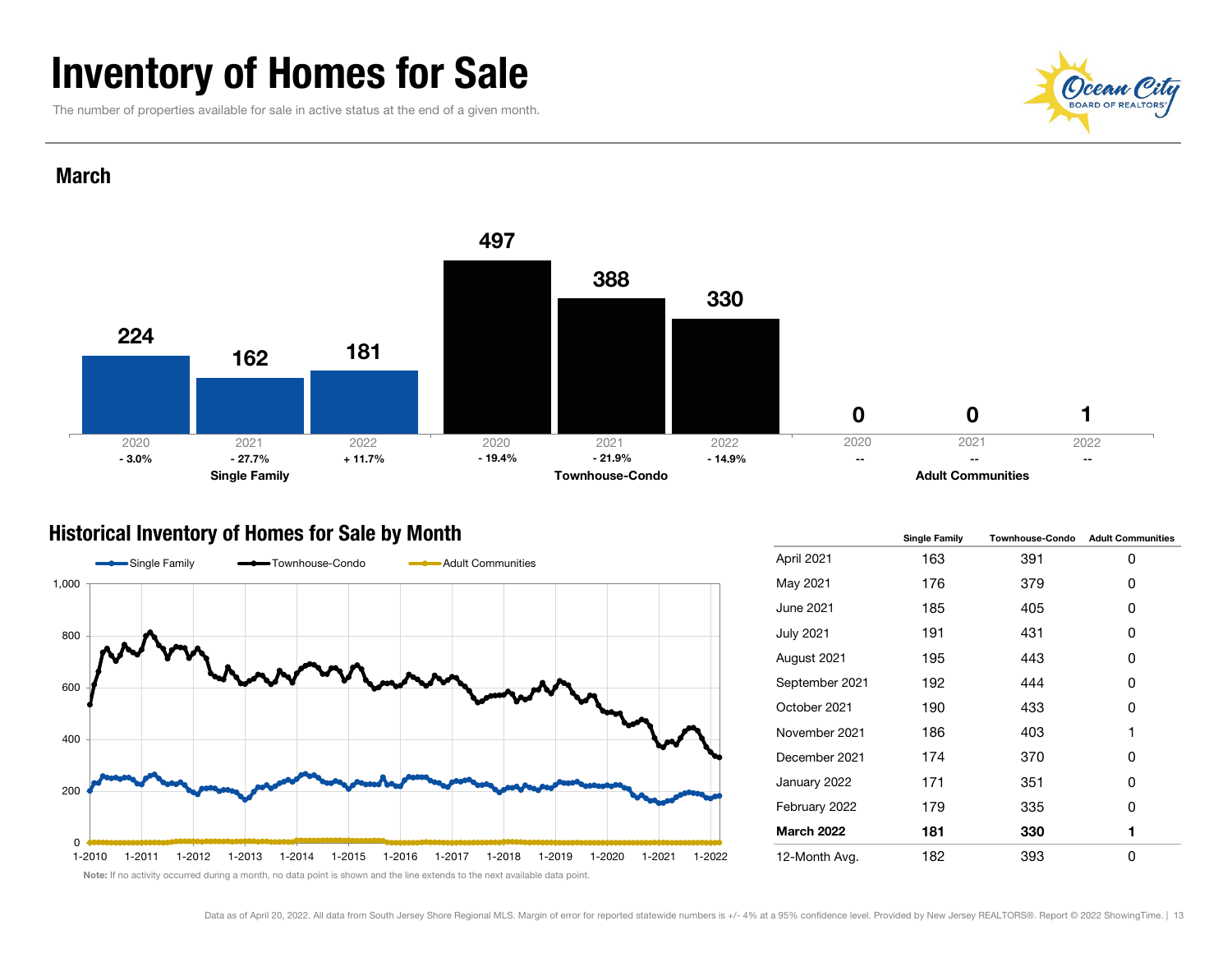## Months Supply of Inventory

The inventory of homes for sale at the end of a given month, divided by the average monthly pending sales from the last 12 months.



### **March**



## Historical Months Supply of Inventory by Month



|                   | <b>Single Family</b> | <b>Townhouse-Condo</b> | <b>Adult Communities</b> |  |  |
|-------------------|----------------------|------------------------|--------------------------|--|--|
| April 2021        | 5.7                  | 4.2                    | 0.0                      |  |  |
| May 2021          | 6.2                  | 4.1                    | 0.0                      |  |  |
| June 2021         | 7.0                  | 4.6                    | 0.0                      |  |  |
| <b>July 2021</b>  | 8.0                  | 5.0                    | 0.0                      |  |  |
| August 2021       | 8.7                  | 5.4                    | 0.0                      |  |  |
| September 2021    | 8.8                  | 5.7                    | 0.0                      |  |  |
| October 2021      | 9.4                  | 5.7                    | 0.0                      |  |  |
| November 2021     | 9.3                  | 5.5                    | 1.0                      |  |  |
| December 2021     | 8.5                  | 5.2                    | 0.0                      |  |  |
| January 2022      | 8.9                  | 5.2                    | 0.0                      |  |  |
| February 2022     | 9.4                  | 5.1                    | 0.0                      |  |  |
| <b>March 2022</b> | 9.4                  | 5.1                    | 0.5                      |  |  |
| 12-Month Avg.*    | 8.3                  | 5.1                    | 0.0                      |  |  |

\* Months Supply for all properties from April 2021 through March 2022. This is not the average of the individual figures above.